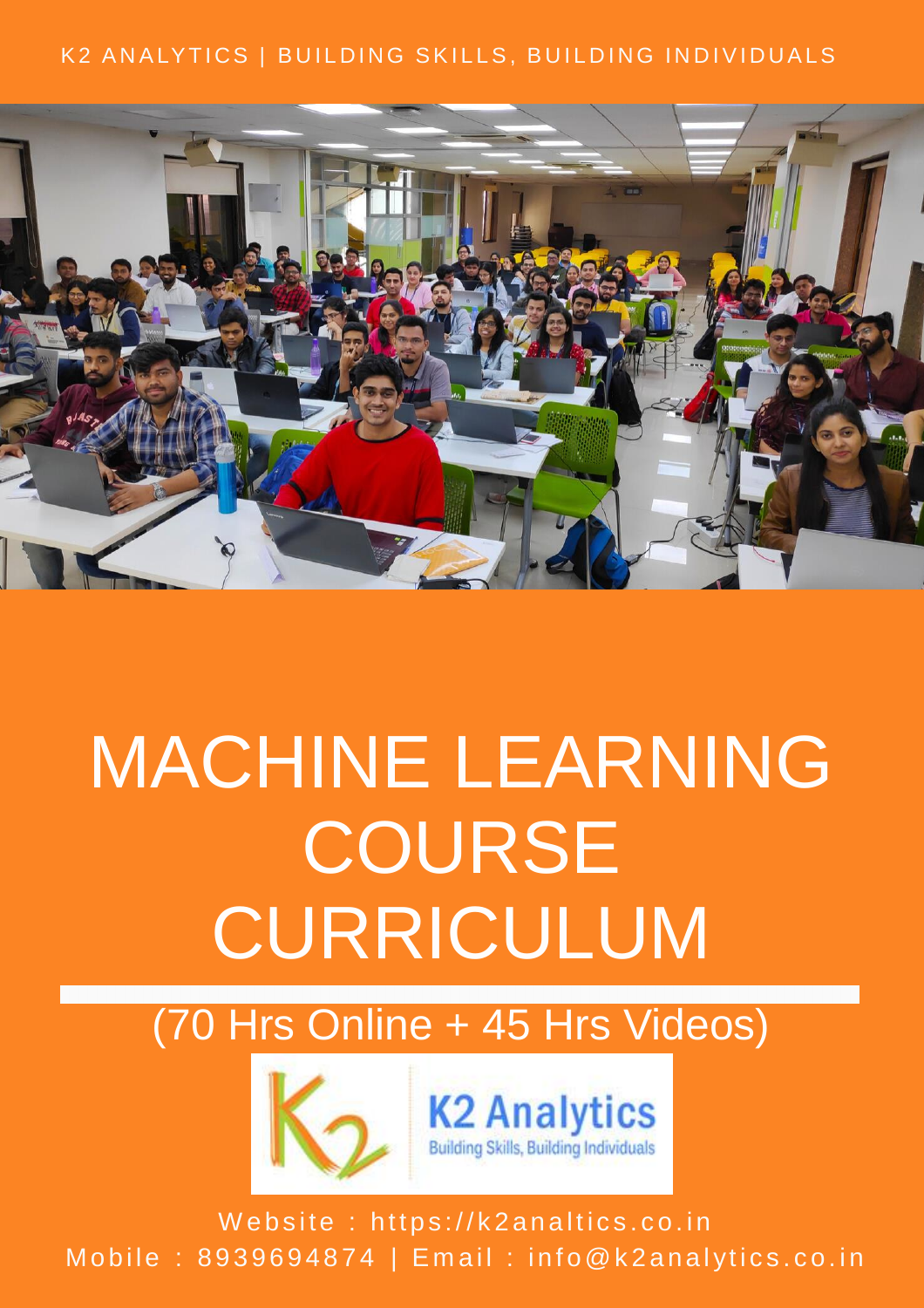## About K2 Analytics

**We provide Training, Placement and Consulting Services in the field of Data Science / Machine Learning**

> Our Website [https://k2analytics.co.in](https://k2analytics.in/blog)

#### Our Mission

"To provide training and skill development courses to individuals, make them skilled & industry ready, and create a pool of skilled resources readily available for the industry"

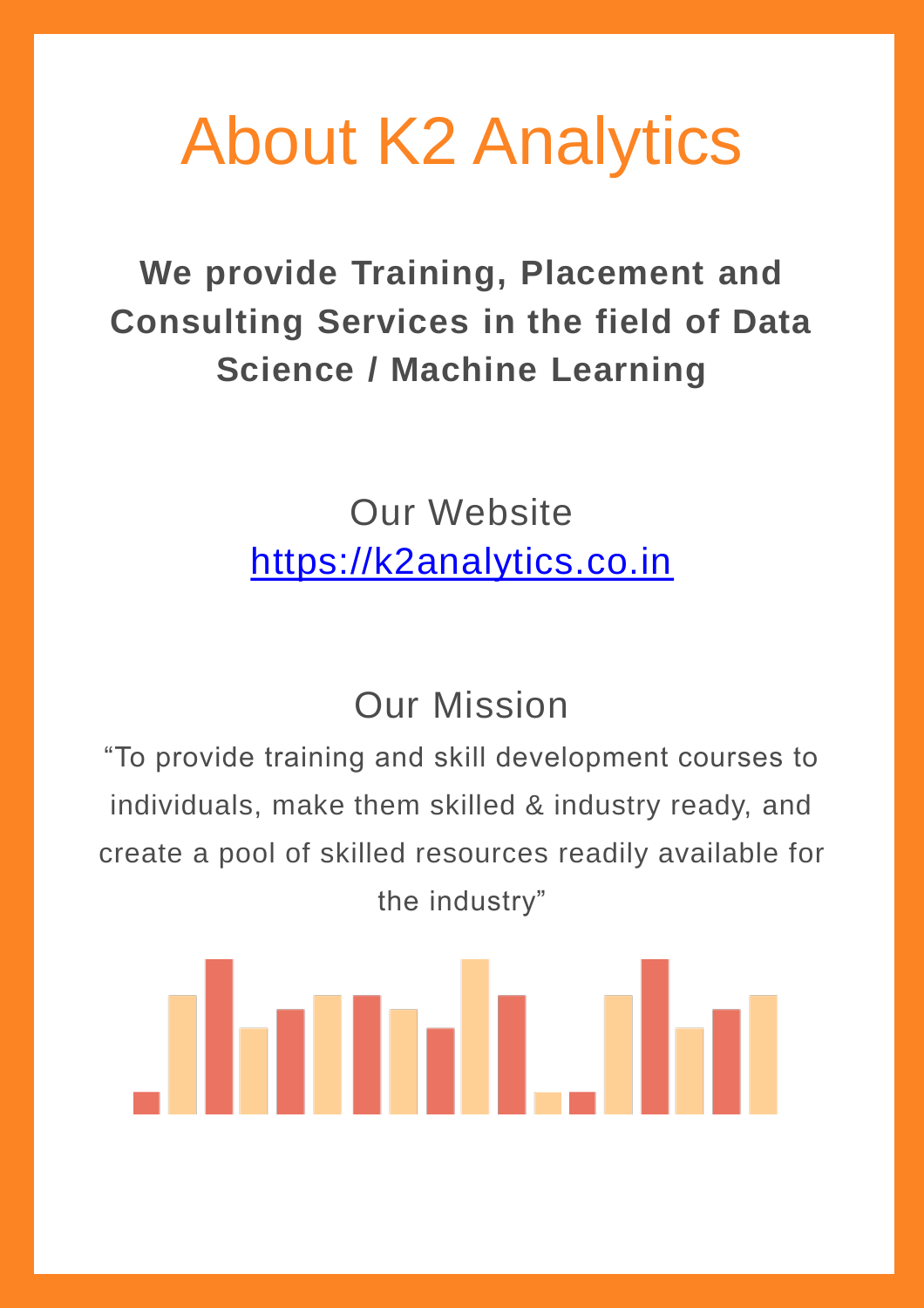# Our Offerings

Instructor Led Online Training

Access to Recorded Video Content

Consult with our faculty for your projects

Hands-on Project Experience

Hands-on Experiential Training

Capstone Projects

Placement Assistance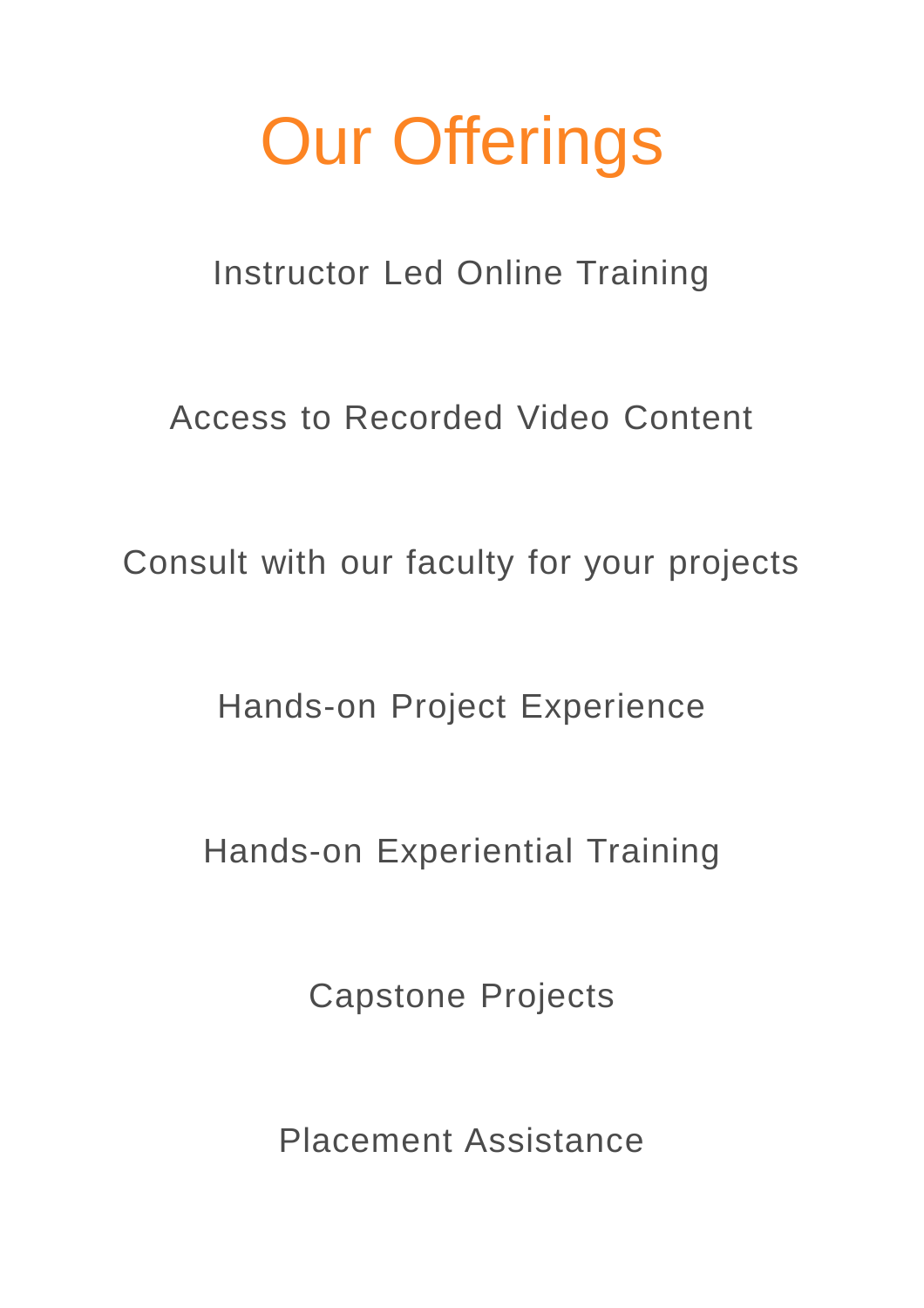## Machine Learning Course Curriculum

| <b>Instructor-led Online Session</b> |                            |      |  |
|--------------------------------------|----------------------------|------|--|
| Sr. No                               | <b>Topic</b>               | Hrs. |  |
| <b>Tool Training</b>                 |                            |      |  |
| $\mathbf{1}$                         | <b>Python Programming</b>  | 14   |  |
| <b>Numerical Skills</b>              |                            |      |  |
| $\overline{2}$                       | <b>Statistics</b>          | 24   |  |
| <b>Machine Learning Techniques</b>   |                            |      |  |
| $\overline{3}$                       | Clustering                 | 6    |  |
| $\overline{4}$                       | <b>Linear Regression</b>   | 8    |  |
| 5                                    | <b>Classification Tree</b> | 8    |  |
| 6                                    | Logistic Regression        | 10   |  |
|                                      | 70                         |      |  |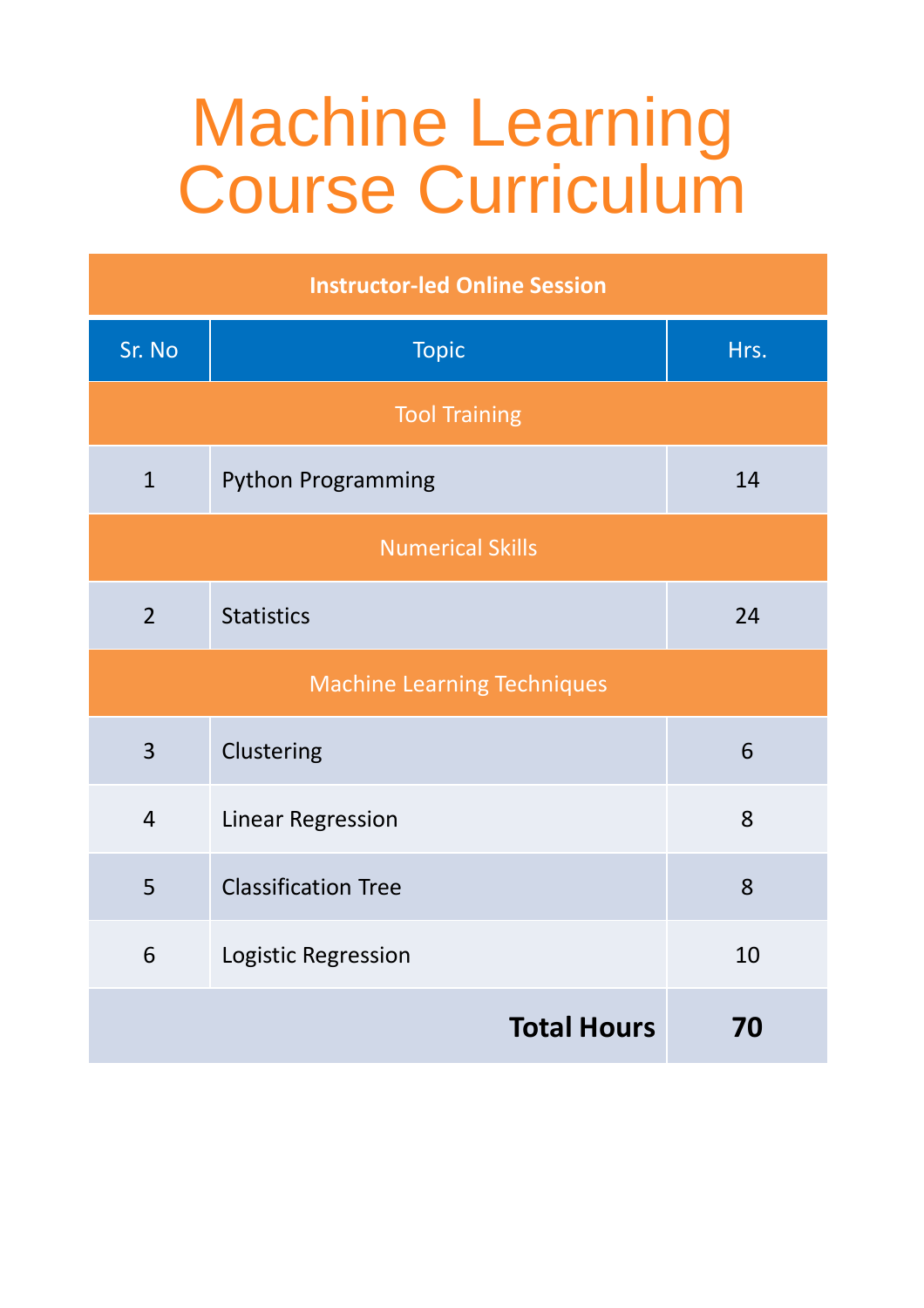## Complimentary Video Access

**Complimentary Six Month Access to Video Recordings**

| Sr. No             | <b>Topic</b>                                                    | Hrs.           |
|--------------------|-----------------------------------------------------------------|----------------|
| $\mathbf{1}$       | R Programming                                                   | 10             |
| $\overline{2}$     | <b>K Nearest Neighbour</b>                                      | $\mathbf{1}$   |
| 3                  | Naïve Bayes                                                     | $\mathbf{1}$   |
| $\overline{4}$     | Linear Regression in R                                          | $\overline{3}$ |
| 5                  | Logistic Regression in R                                        | 12             |
| $\overline{2}$     | Bagging (Random Forest) in R & Python                           | 5              |
| $\overline{3}$     | <b>Classification Tree in R</b>                                 | 5              |
| $\overline{4}$     | Artificial Neural Network in R & Python<br>(Tensorflow & Keras) | 8              |
| <b>Total Hours</b> |                                                                 | 45             |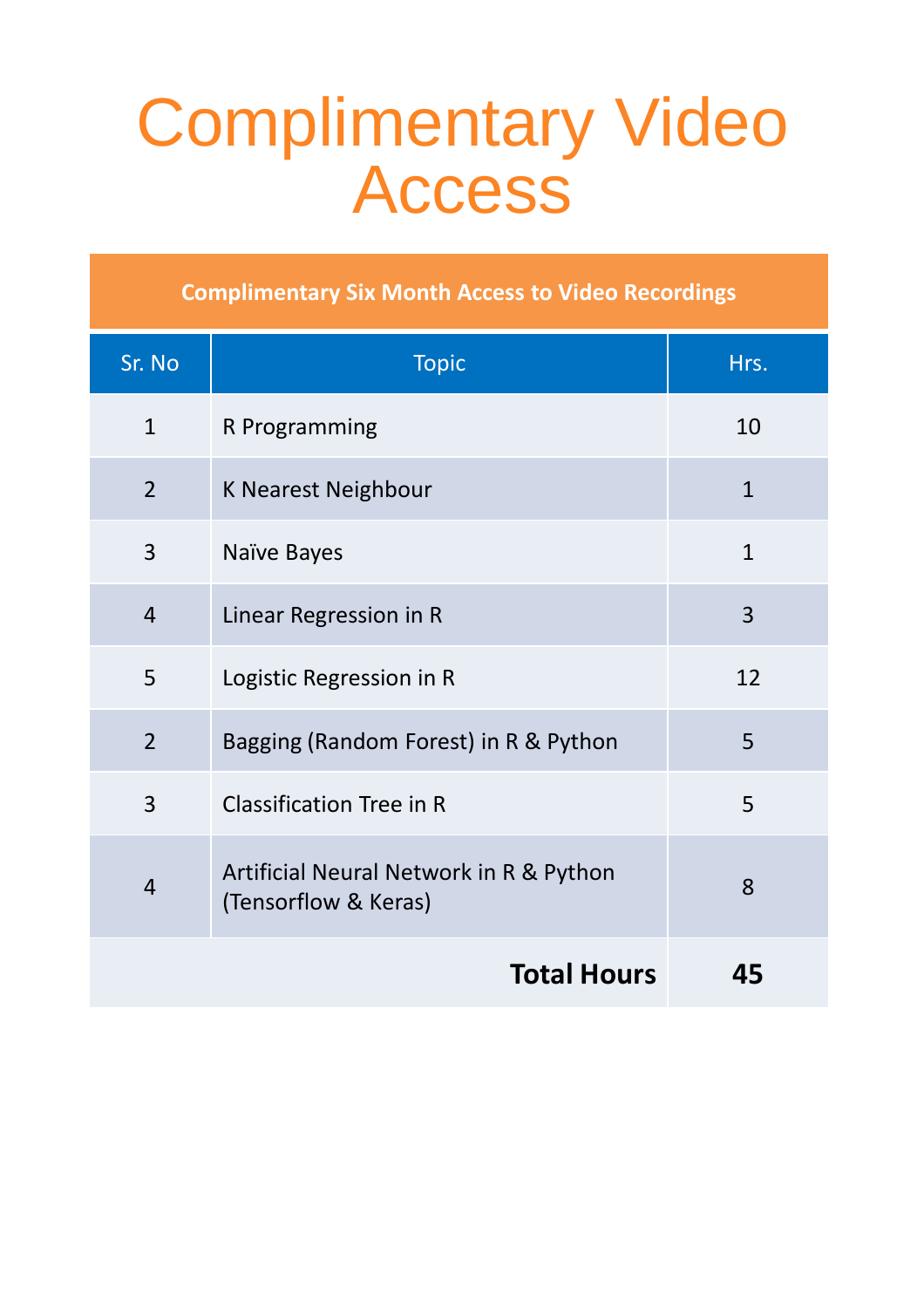### PYTHON PROGRAMMING

#### **COURSE DETAILS**

- Introduction to Python and Anaconda
- Spyder and Jupyter Notebook
- Understanding Python Data Structures
	- List, Tuple, Dictionary, Sets
	- Mutable and immutable Objects
- Numpy and Pandas Packages in Python
	- 1D, 2D, 3D Array
	- Series and Dataframe
- Data Import Export using PANDAS
- Data Manipulation
	- Selecting Rows / Observations
	- Selecting Columns / Fields
	- Merging Data
	- Relabeling the Column Names
	- Converting Variable Types
	- Data Sorting
	- Data Aggregation
- Matplotlib and Seaborn packages
	- Charts & Graphs

#### **COURSE DURATION**

• 14 Hours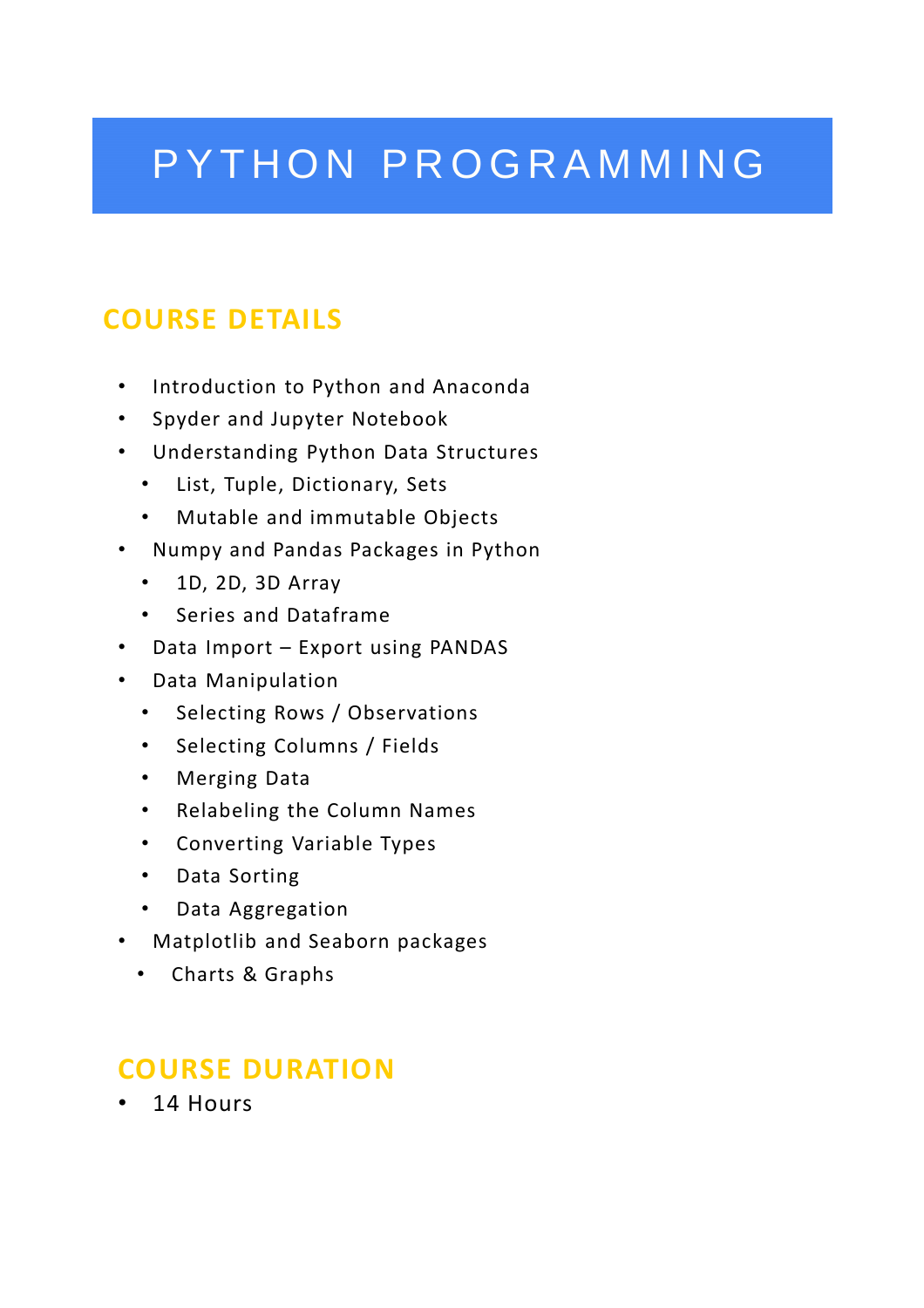### **STATISTICS**

#### **COURSE DETAILS**

- Introduction to Statistics for Data Science
- Types of Variables
- Descriptive Statistics Numerical Methods
- Measures of Central Tendency
	- Mean, Median, Mode
- Measures of Dispersion
	- Range, Interquartile Range, Standard Deviation, Variance
- Descriptive Statistics Tabular & Graphical Methods
	- Histogram, Line Plot, Bar Plot, Pie Chart
	- Box Plot, Scatter Plot
	- Frequency Table, Crosstab
- Probability Concepts
- Distributions
	- Normal Distribution
	- Binomial Distribution
- Central Limit Theorem
- Hypothesis Testing

#### **COURSE DURATION**

• 24 Hours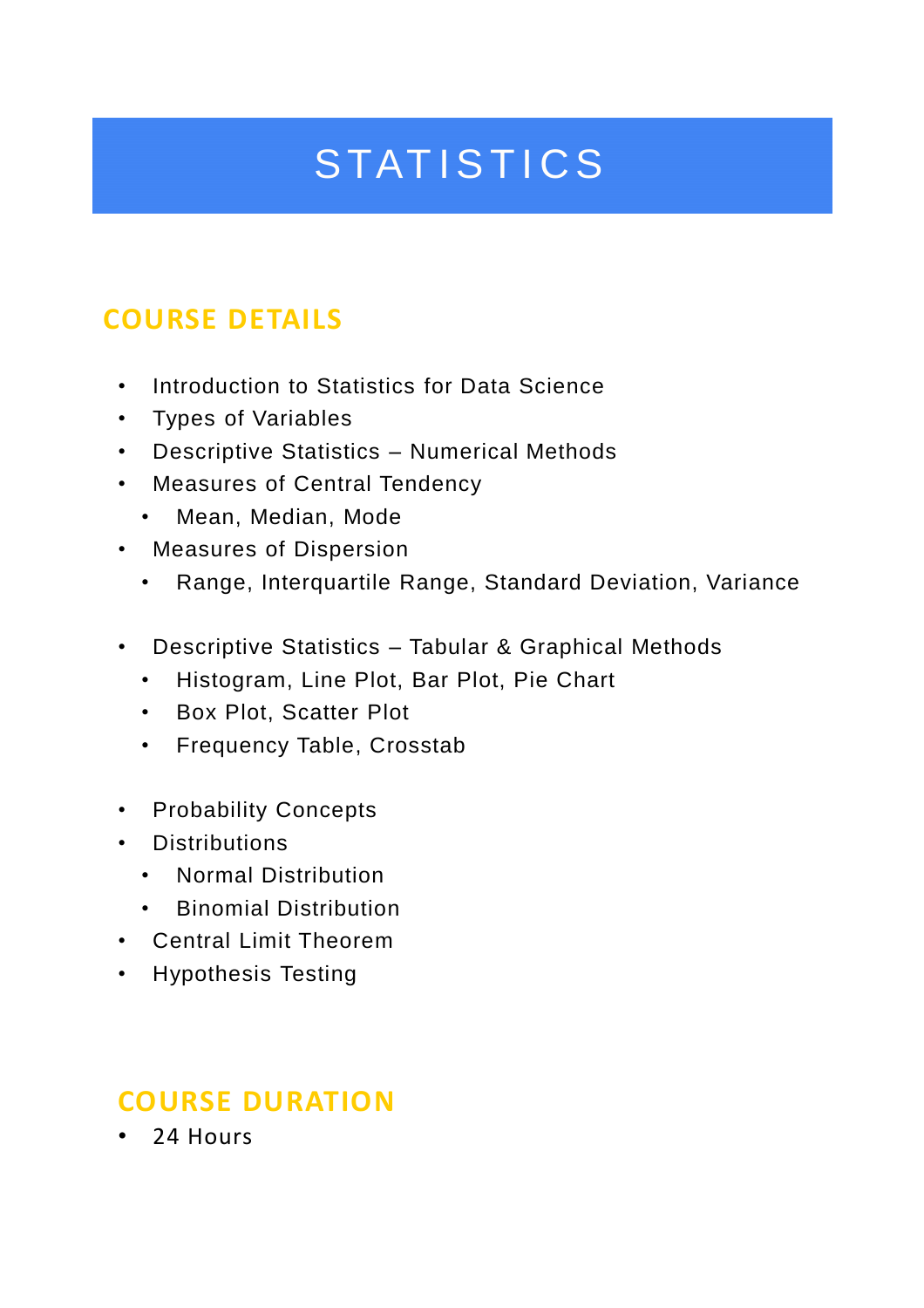UN-SUPERVISED MACHINE LEARNING

#### **CLUSTERING**

#### **COURSE DETAILS**

- Clustering
	- Why Clustering?
	- What is Clustering?
	- Measure of Similarity
	- Distance Measures
	- Hierarchical Clustering
	- K Means Clustering
	- Finding Optimal No. of Clusters

#### **PROJECTS**

• Clustering of Retail Customers

**BLOG LINKS:**  [Hierarchical Clustering](https://k2analytics.in/hierarchical-clustering-in-r/) [K Means Clustering](https://k2analytics.in/k-means-clustering-in-r/)

#### **COURSE DURATION**

• 6 Hours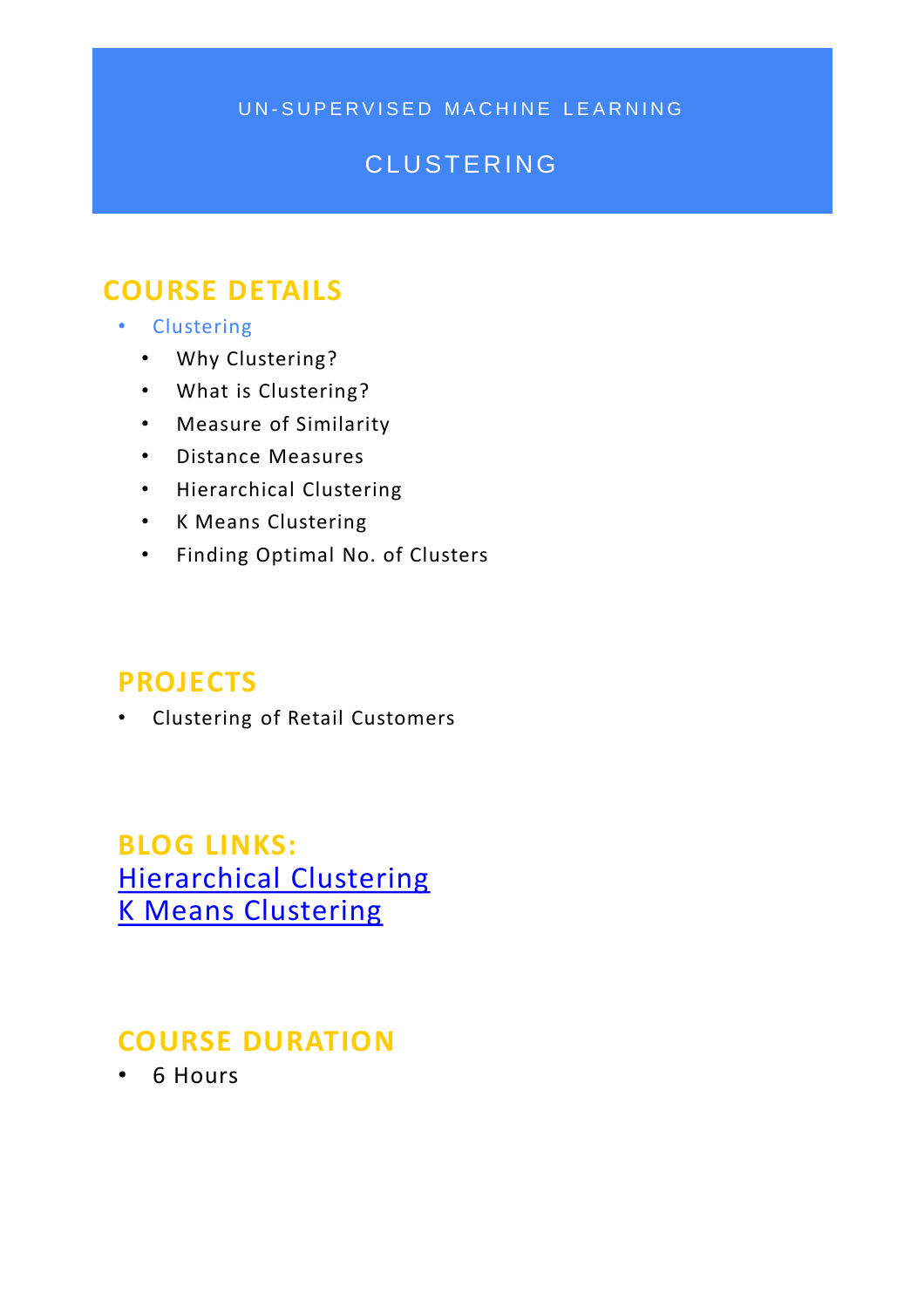SUPERVISED MACHINE LEARNING

#### LINEAR REGRESSION

#### **COURSE DETAILS**

- Introduction to Linear Regression
- Assumptions of Linear Regression
- Simple Linear Regression
- Multiple Linear Regression
- Line of Best Fit
- Residual Error, SSE
- R-Squared & Adj, R-Squared
- Correlation & Multi-Collinearity
- Variance Inflation Factor
- Homoscedasticity & Heteroscedasticity
- Variable Transformation and its Importance

#### **PROJECTS**

• Build Linear Regression Model to Estimate Monthly Household Expense

#### **BLOG LINK**  [Linear Regression blog series](https://k2analytics.in/linear-regression-blog-series/)

#### **COURSE DURATION**

• 8 Hours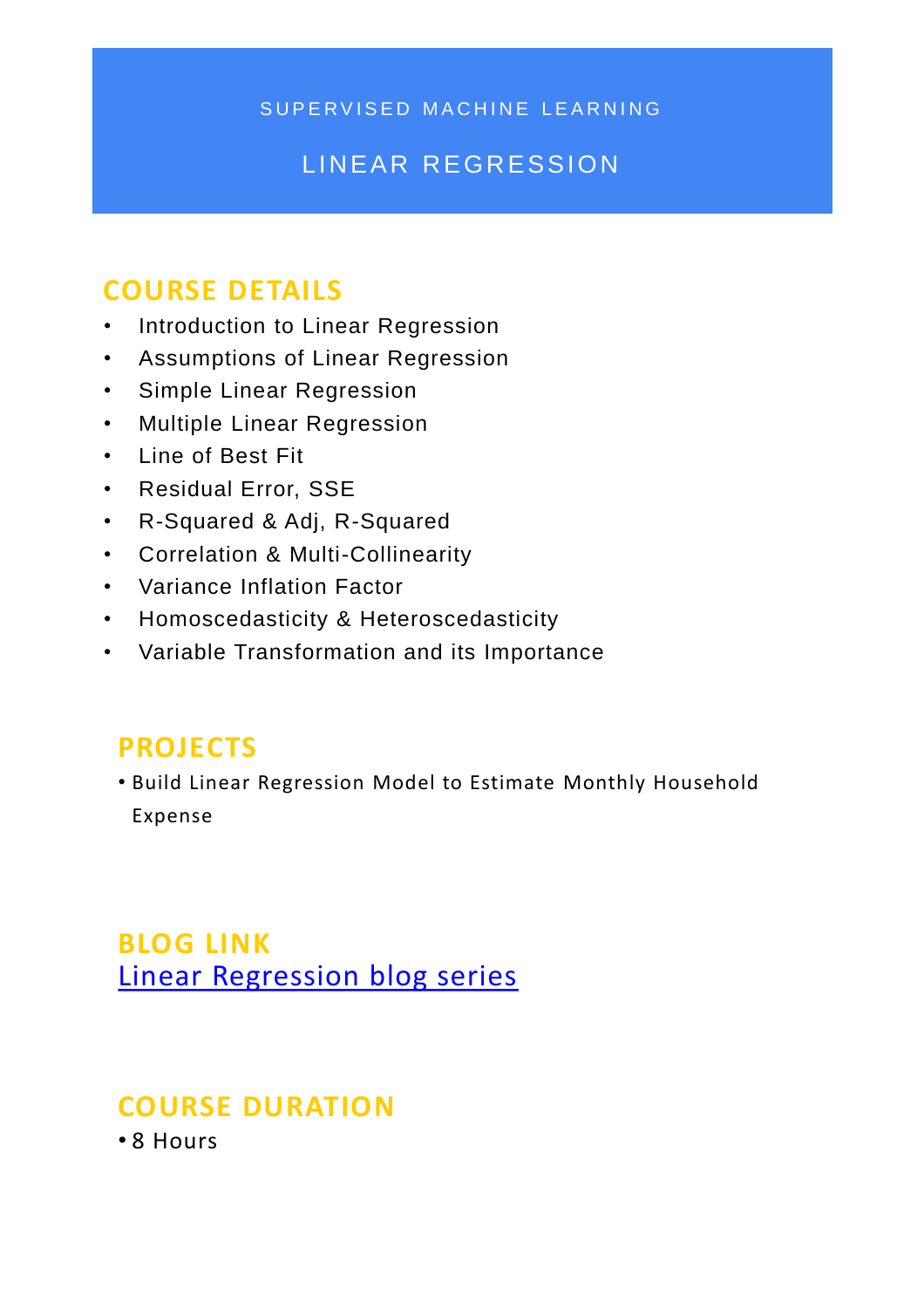SUPERVISED MACHINE LEARNING

#### CLASSIFICATION TREE

#### **COURSE DETAILS**

- Introduction to Classification Tree
- CHAID, CART, C4.5
- Greedy Algorithm
- Balanced & Unbalanced Data
- CART Gini Gain Calculation
- Binary / Multi-way Split
- Pruning
- Cross-Validation
- Overfitting
- Model Development & Evaluation
- Pros & Cons of Classification Tree Technique

#### **PROJECTS**

- Case-Study Dormant Account Win-back Model
- Classification Tree Model Development on Balanced Dataset

#### **BLOG LINK** [Retail Banking Case-Study](https://k2analytics.in/classification-tree-retail-banking-case-study/)

#### **COURSE DURATION**

• 8 Hours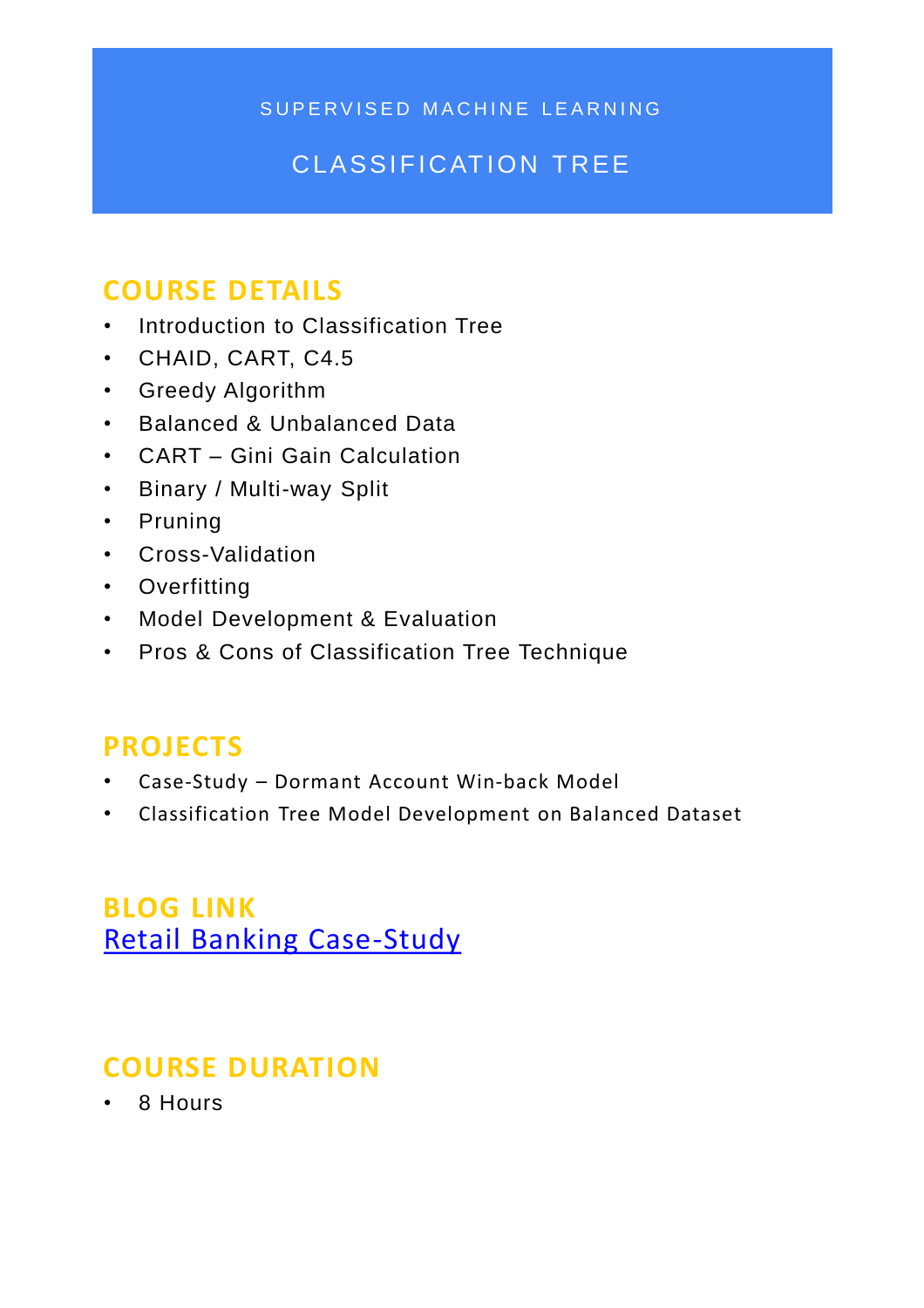SUPERVISED MACHINE LEARNING

#### LOGISTIC REGRESSION

#### **COURSE DETAILS**

- Introduction to Logistic Regression
- Log Odds Concept and Logistic Function
- Development, Validation and Hold-out
- Hypothesis Testing
- Outlier Treatment & Missing Value Imputation
- Information Value
- Pattern Detection and Visualization
- Variable Transformation
- Weight of Evidence
- Multi-Collinearity & Variance Inflation Factor (VIF)
- Model Development & Validation
- Model Performance Measurement
	- KS, Rank Order, Lift Chart, AUC-ROC, Gini, Concordance, Hosmer-Lemeshow Goodness of Fit Test

#### **PROJECTS**

Personal Loans Cross-Sell Model using Logistic Regression Technique

**BLOG LINK**  [Logistic Regression blog series](https://k2analytics.in/introduction-to-logistic-regression/)

#### **COURSE DURATION**

• 10 Hours